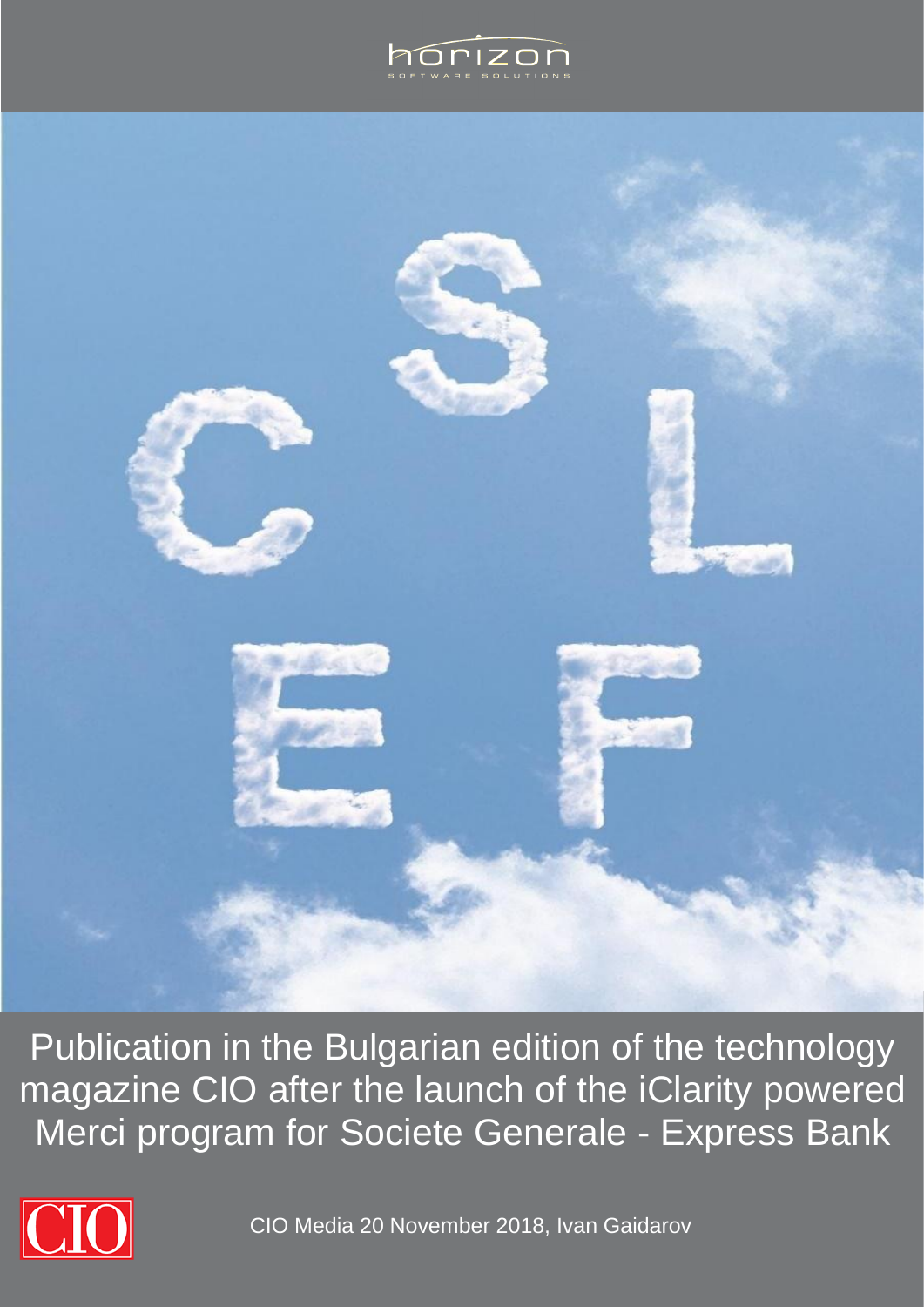



**Merci loyalty program improves the Societe Generale Bank client experience** *CIO Media 20 November 2018, Ivan Gaidarov (translated in English by HSS)*

Thanks to the technological advance, the banking sector has new tools to optimise their internal processes. It has, however, created some obstacles, such as the inflow of the more-flexible fintech companies and the introduction of new requirements for customers' personal data protection.

The biggest obstacle for financial institutions is the growing competition in the sector and the restricted tools to impact it. This is why Societe Generale - Express Bank (SGEB) have invested in their customer experience in order to stand out from the other institutions in the Bulgarian market. They have developed two innovative solutions aiming to improve their customer satisfaction.



## **The loyalty program platform 'Merci'**

After a successful test-pilot, the loyalty platform was launched in October 2018. The project is a tool for the realization of SGEB's two main goals – to increase their customer loyalty and the use of digital channels when using payment cards. The innovative concept of the program eliminates the need to issue plastic loyalty cards, which are often a part of other loyalty programs.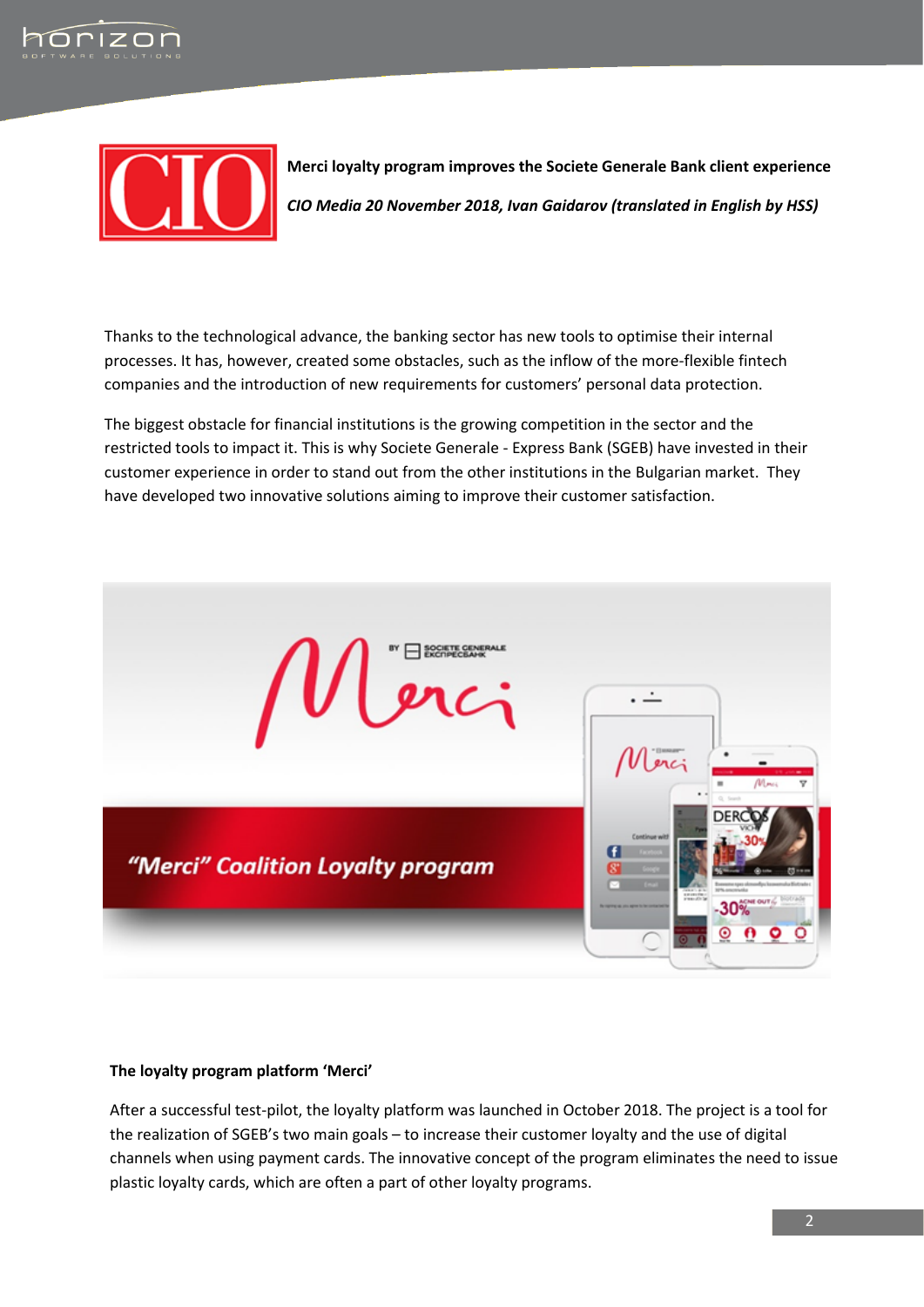

"The goal of our loyalty program is to reward our customers' loyalty. This program connects our bank clients, the merchant retail partners and the bank itself. It's a three-way program that allows us to thank our credit card holders for their loyalty by giving them discounts for specific businesses, regardless if they're paying by debit or credit cards', explained Boyan Damyanov, Manager of Societe Generale bank card business.

For this purpose the bank created a cloud based app for Android and iOS, integrated with Google, Facebook, Google Analytics and Viber, where the users can find the names of the participating retail partners, the discounts they offer and the location of the outlets across the country.

Currently there are 900 participating retailers grouped into categories like Cars, Home, Children, Restaurants, etc. There is also a geo-location functionality.

## **The three elements of the Merci platform**

"The platform is a technical solution with three separate components. Firstly, the mobile app which is used by our customers and our retailer partners. Customers see information about which retailers are part of the program, what discounts they can receive, the locations of the relevant retailers and details on different campaigns the retail partners are running.", Boyan Damyanov explains.

The second component of Merci is analytics which enable the mobile app to collect previously defined information in real time and to perform analysis which it uses to optimize the program.

The analytics completed using the second module of the platform is used by both SGEB'S marketing department and the retail partners in order to improve the offerings through the program.

"Many loyalty programs rely on mobile applications, but what is different with us is that our retail partners can directly access the app back-end. This way, they have the ability to make changes, to carry out campaigns, to add additional information that is useful for the clients by themselves directly", outlined Boyan.

One of the key innovative tools that the platform offers the client loyalty program is the campaign management module. Conventionally loyalty programs are viewed as something that is long-term, but also rather static – the retail partners create offers and discounts that do not change with time.

We, however, decided to integrate a campaign management module within the mobile app. This enables the retail partners to use a significantly wider array of marketing activities like additional discounts for a fixed period of time, to target their specific retail outlets, or target a specific segment of the client base.", adds Boyan Damyanov.

## **Geolocation and notifications**

In regard to the geolocation imbedded in Merci, Boyan notes that when the customer wants to find the nearest retail partner locations, the app will show them in relation to the customer's location.